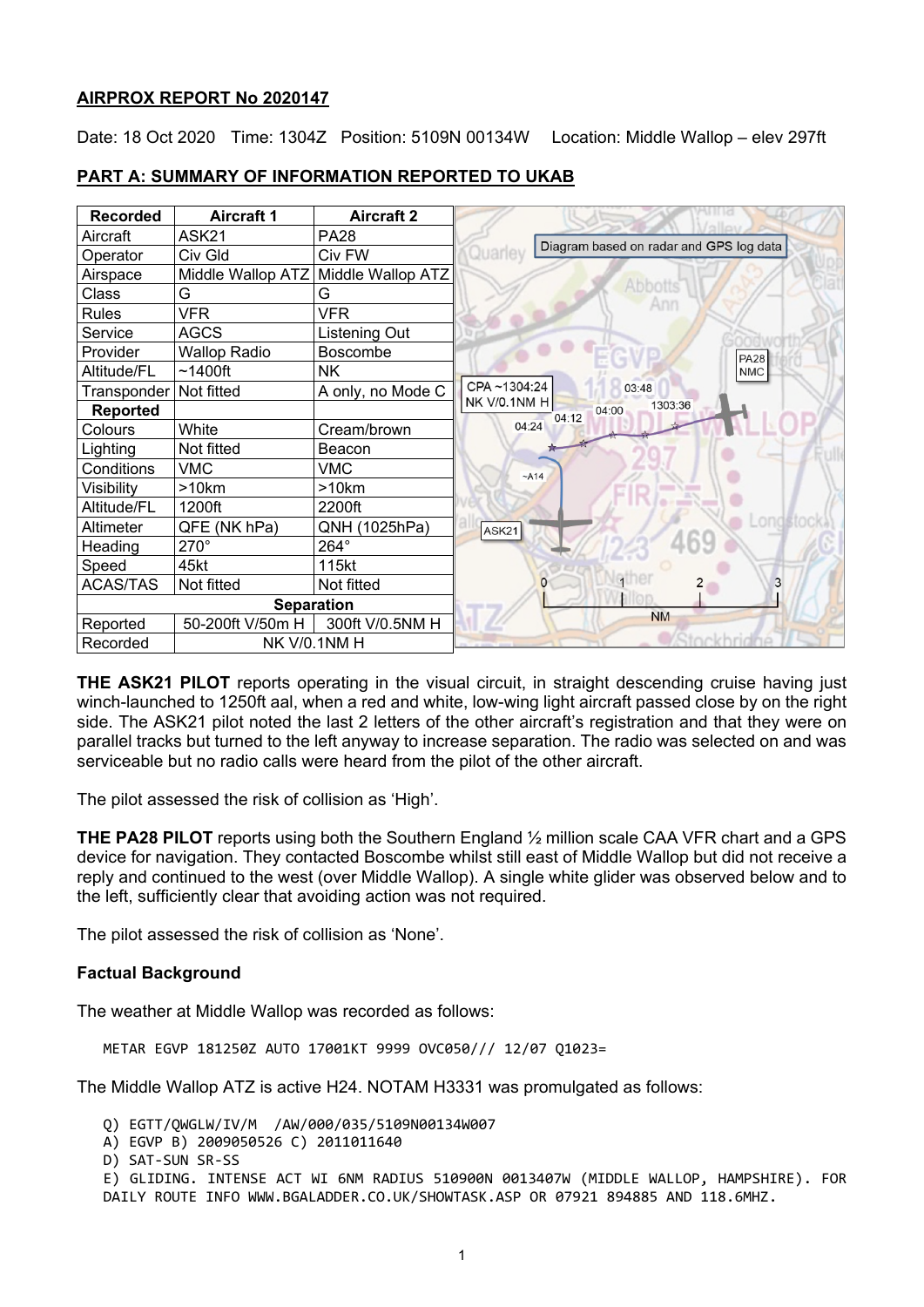2020-08-0375/AS3 F) SFC G) 3500FT AMSL)

# **Analysis and Investigation**

## **UKAB Secretariat**

The ASK21 and PA28 pilots shared an equal responsibility for collision avoidance and not to operate in such proximity to other aircraft as to create a collision hazard.<sup>[1](#page-1-0)</sup> If the incident geometry is considered as overtaking then the ASK21 pilot had right of way and the PA28 pilot was required to keep out of the way of the other aircraft by altering course to the right.<sup>[2](#page-1-1)</sup> An aircraft operated on or in the vicinity of an aerodrome shall conform with or avoid the pattern of traffic formed by other aircraft in operation.[3](#page-1-2)

Article 92(2)(a)(ii) of the Air Navigation Order 2016 requires that CAA permission is obtained if a glider is to be winch-launched to a height greater than 60m agl. The gliding operation at Middle Wallop did not have such a permission in place on the date of the Airprox.

## **Comments**

## **BGA**

It is unfortunate that gliding activity at Middle Wallop is not yet shown on aeronautical charts. However, by the PA28 pilot's own account, they flew through an active ATZ where gliding activity was NOTAM'd, despite having a paper map and a GPS device available. As we have repeatedly emphasised, this creates significant risks for all parties. As at February 2021, the BGA have recorded 188 overflight incidents in the previous two years. A small diversion to avoid the ATZ, or a radio call on the Middle Wallop frequency, would most likely have averted this encounter.

#### **Summary**

An Airprox was reported when an ASK21 and a PA28 flew into proximity near the Middle Wallop overhead at about 1304Z on Sunday 18<sup>th</sup> October 2020. Both pilots were operating under VFR in VMC, the ASK21 pilot in receipt of an AGCS from Wallop Radio and the PA28 pilot listening out on the Boscombe Down Zone frequency but not in receipt of an ATS.

# **PART B: SUMMARY OF THE BOARD'S DISCUSSIONS**

Information available consisted of reports from both pilots, radar photographs/video recordings, reports from the air traffic controllers involved and reports from the appropriate operating authorities. Relevant contributory factors mentioned during the Board's discussions are highlighted within the text in bold, with the numbers referring to the Contributory Factors table displayed in Part C.

Due to the exceptional circumstances presented by the coronavirus pandemic, this incident was assessed as part of a 'virtual' UK Airprox Board meeting where members provided a combination of written contributions and dial-in/VTC comments.

Members discussed the PA28 pilot's actions but were presented with conflicting information regarding the altitude of the PA28, reported as 2200ft by the PA28 pilot but as passing by on the right side by the ASK21 pilot at 1400ft. Whilst this presented a conundrum, the Board were able to note that the PA28 pilot seemed not to have planned the flight with sufficient rigour (**CF2**), in that they did not appear to have been aware of the gliding NOTAM or the extent of the ATZ at Middle Wallop. Members noted that a simple radio call to Wallop Radio could have resolved the situation (**CF4**) by creating improved SA and possibly an earlier resolution to the issue. In the event, the ASK21 pilot had no SA on the

<span id="page-1-1"></span><span id="page-1-0"></span><sup>&</sup>lt;sup>1</sup> SERA.3205 Proximity.<br><sup>2</sup> SERA.3210 Right-of-way (c)(3) Overtaking.

<span id="page-1-2"></span><sup>&</sup>lt;sup>3</sup> SERA.3225 Operation on and in the Vicinity of an Aerodrome.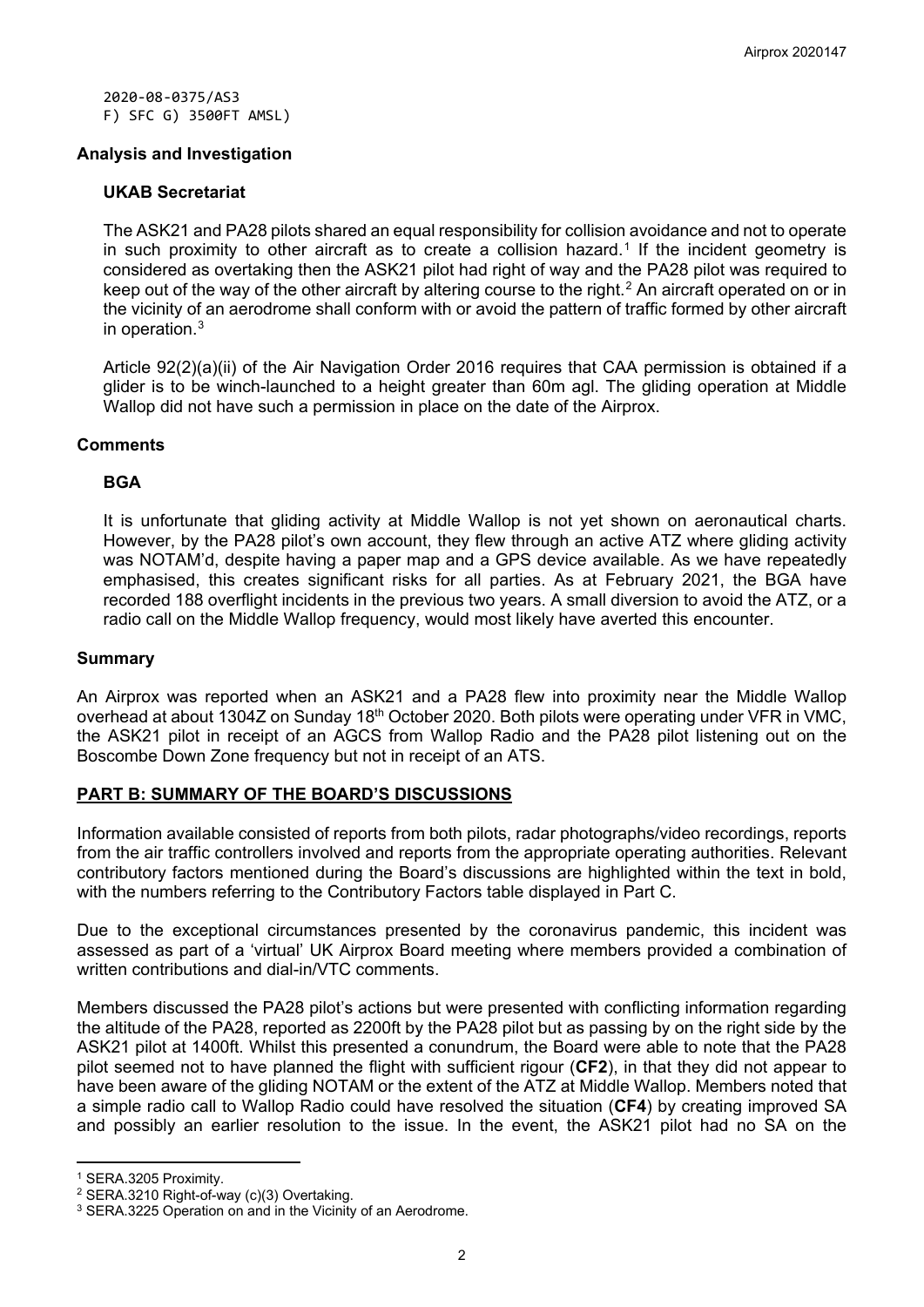approaching PA28 and the PA28 pilot had only generic SA of aircraft possibly more likely to be operating in the vicinity of an airfield (**CF5**). The Board discussed the probable altitude of the PA28 and were persuade that if the ASK21 pilot could report part of its registration, it was most likely at least within a few hundred feet of the ASK21, which was at 1400ft, and therefore inside the Middle Wallop ATZ (**CF3**) and without clearance (**CF1**). However, members also noted that the gliding club did not have a valid permission to winch-launch above 60m agl on the day of the Airprox (**CF1**) and that the glider should therefore not have been airborne. Members agreed that it would be absurd to describe the glider being airborne as the cause of the Airprox but noted that if the winch-launch maximum altitude regulation had been observed there would not have been a glider present with which the PA28 pilot could fly into proximity. The PA28 pilot reported seeing a glider clear below and members were informed that another glider had been airborne in the vicinity at the time. It was thought likely that the PA28 pilot had seen this other glider and had not seen the closer ASK21 (**CF7**). The ASK21 pilot saw the PA28 as it flew past and at such a late stage that separation at CPA could not be increased, effectively a non-sighting (**CF6**). Considering the risk, members felt that although neither pilot had seen the other aircraft in time to take action, the vertical separation at CPA was such that although safety had been degraded, there was no risk of collision. Finally, members commented that this Airprox was entirely avoidable. On the one hand, time should be spent before departure consulting appropriate planning material and aviation information for the intended flight, on the other, every operation must ensure they are complying with the relevant permissions, each activity significantly increasing the likelihood of a safe and enjoyable flight for all concerned.

# **PART C: ASSESSMENT OF CONTRIBUTORY FACTORS AND RISK**

## **Contributory Factors:**

|                | 2020147                                                          |                                                              |                                                                     |  |  |  |  |  |
|----------------|------------------------------------------------------------------|--------------------------------------------------------------|---------------------------------------------------------------------|--|--|--|--|--|
| CF.            | <b>Description</b><br><b>Factor</b>                              |                                                              | Amplification                                                       |  |  |  |  |  |
|                | <b>Flight Elements</b>                                           |                                                              |                                                                     |  |  |  |  |  |
|                | • Regulations, Processes, Procedures and Compliance              |                                                              |                                                                     |  |  |  |  |  |
|                | <b>Human Factors</b>                                             | • Flight Operations Documentation and<br><b>Publications</b> | Regulations and/or procedures not fully complied with               |  |  |  |  |  |
|                | • Tactical Planning and Execution                                |                                                              |                                                                     |  |  |  |  |  |
| $\overline{2}$ | Human Factors                                                    | • Flight Planning and Preparation                            |                                                                     |  |  |  |  |  |
| 3              | <b>Human Factors</b>                                             | • Aircraft Navigation                                        | Flew through promulgated and active airspace                        |  |  |  |  |  |
| 4              | • Communications by Flight Crew with ANS<br><b>Human Factors</b> |                                                              | Pilot did not communicate with appropriate ATS provider             |  |  |  |  |  |
|                | • Situational Awareness of the Conflicting Aircraft and Action   |                                                              |                                                                     |  |  |  |  |  |
| 5              | Contextual                                                       | • Situational Awareness and Sensory Events                   | The pilot had generic, late or no Situational Awareness             |  |  |  |  |  |
|                | • See and Avoid                                                  |                                                              |                                                                     |  |  |  |  |  |
| 6              | <b>Human Factors</b>                                             | • Monitoring of Other Aircraft                               | Non-sighting or effectively a non-sighting by one or both<br>pilots |  |  |  |  |  |

| Degree of Risk: | C.  |
|-----------------|-----|
| Recommendation: | Nil |